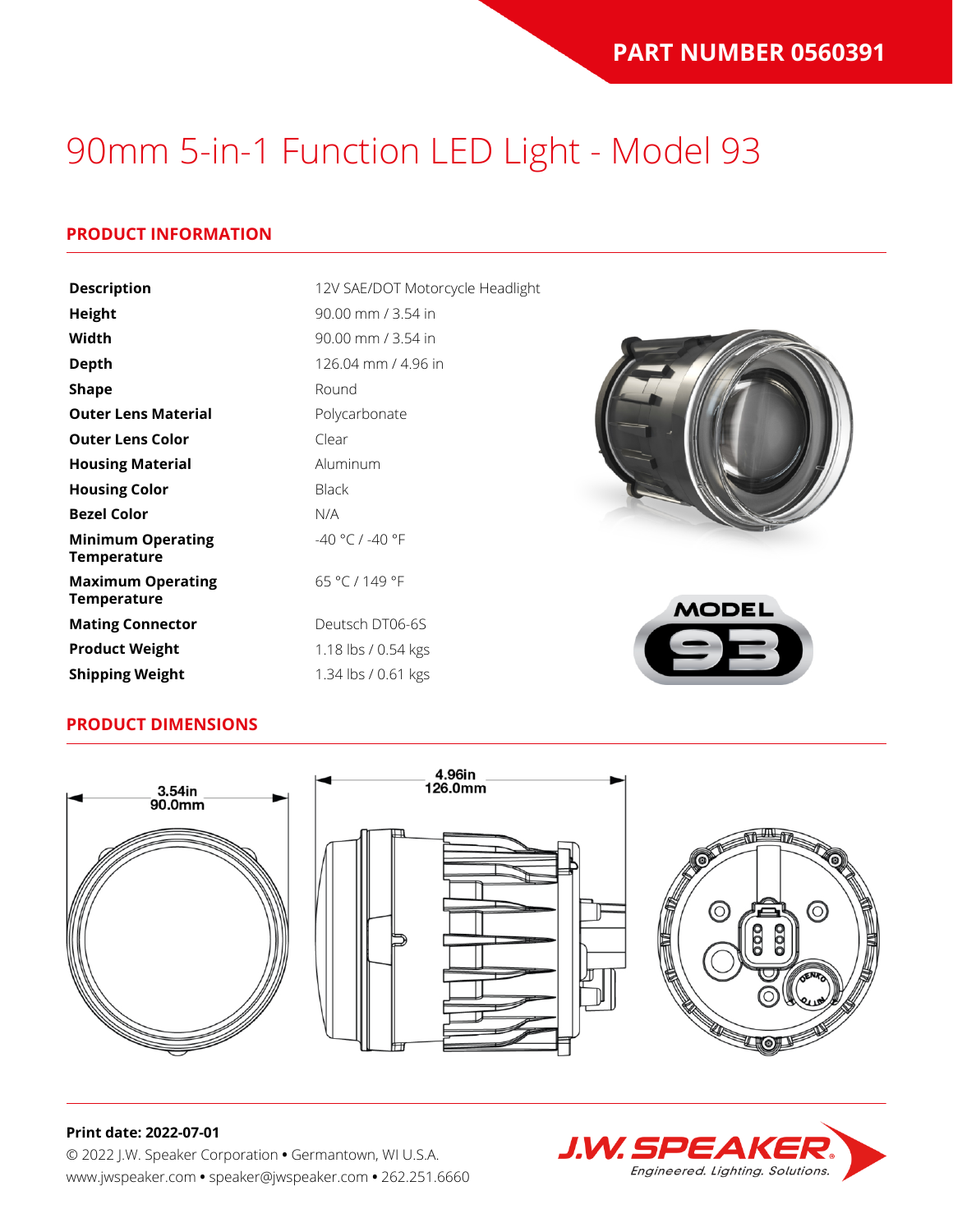### **ELECTRICAL SPECIFICATIONS**

| <b>Input Voltage</b>              | 12V DC                                                                                      |
|-----------------------------------|---------------------------------------------------------------------------------------------|
| <b>Operating Voltage</b>          | 9-16V DC                                                                                    |
| <b>Transient Spike Protection</b> | 150V Peak @ 1 HZ-100 Pulses                                                                 |
| <b>Yellow Wire</b>                | Low Beam                                                                                    |
| <b>Red Wire</b>                   | <b>Front Position</b>                                                                       |
| <b>Black Wire</b>                 | Ground                                                                                      |
| <b>White Wire</b>                 | High Beam                                                                                   |
| <b>Current Draw</b>               | 1.35A @ 12V DC (Low Beam)<br>1.96A @ 12V DC (High Beam)<br>0.111A @ 12V DC (Front Position) |

#### **REGULATORY STANDARDS COMPLIANCE**



Buy America Standards Eco Friendly FMVSS 108 s10.1 (Table XX) IEC IP67 IEC IP69K SAE J222 SAE J584 Tested to ECE Reg. 10

(Radiated Emissions only)

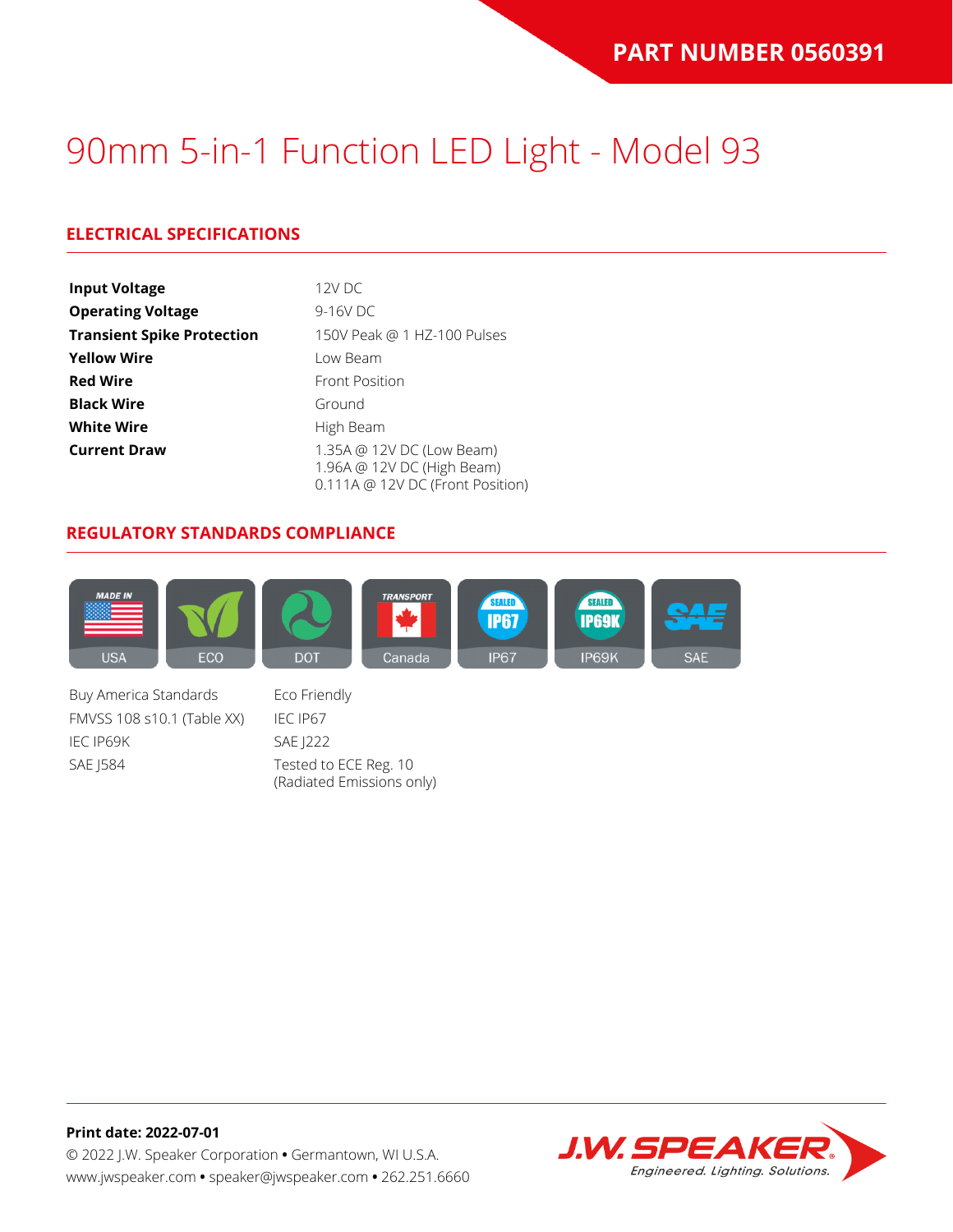### **PHOTOMETRIC SPECIFICATIONS**

| <b>Raw Lumen Output</b><br><b>Effective Lumen</b> | 1827 (High Beam), 1325(Low Beam)<br>683(High Beam), 495(Low Beam)                     | 240m                        |    |      |      | Symmetric High Beam (0.75m high at 0°) |
|---------------------------------------------------|---------------------------------------------------------------------------------------|-----------------------------|----|------|------|----------------------------------------|
| Output<br><b>Candela Output</b>                   | 44,000(High Beam), 23,000(Low<br>Beam)                                                | $10 +$ Lux<br>120m<br>1 Lux |    |      |      |                                        |
| <b>Nominal LED Color</b><br><b>Temperature</b>    | 5665K                                                                                 | 120m<br><b>0.25 Lux</b>     | 0m |      |      |                                        |
| <b>Beam Pattern(s)</b>                            | Forward Lighting - High Beam<br>(DOT/ECE)<br>Forward Lighting - Low Beam<br>(DOT/ECE) | 240m                        |    | 200m | 400m | 600m                                   |
|                                                   | Signalization - Front Position                                                        | 240m                        |    |      |      | Symmetric Low Beam (0.75m high at 0°)  |
|                                                   |                                                                                       | 120m<br>$10 +$ Lux          |    |      |      |                                        |
|                                                   |                                                                                       | 1 Lux<br>0m                 |    |      |      |                                        |

120m

240m

200m

400m

600m

0.25 Lux

#### **APPLICATIONS**



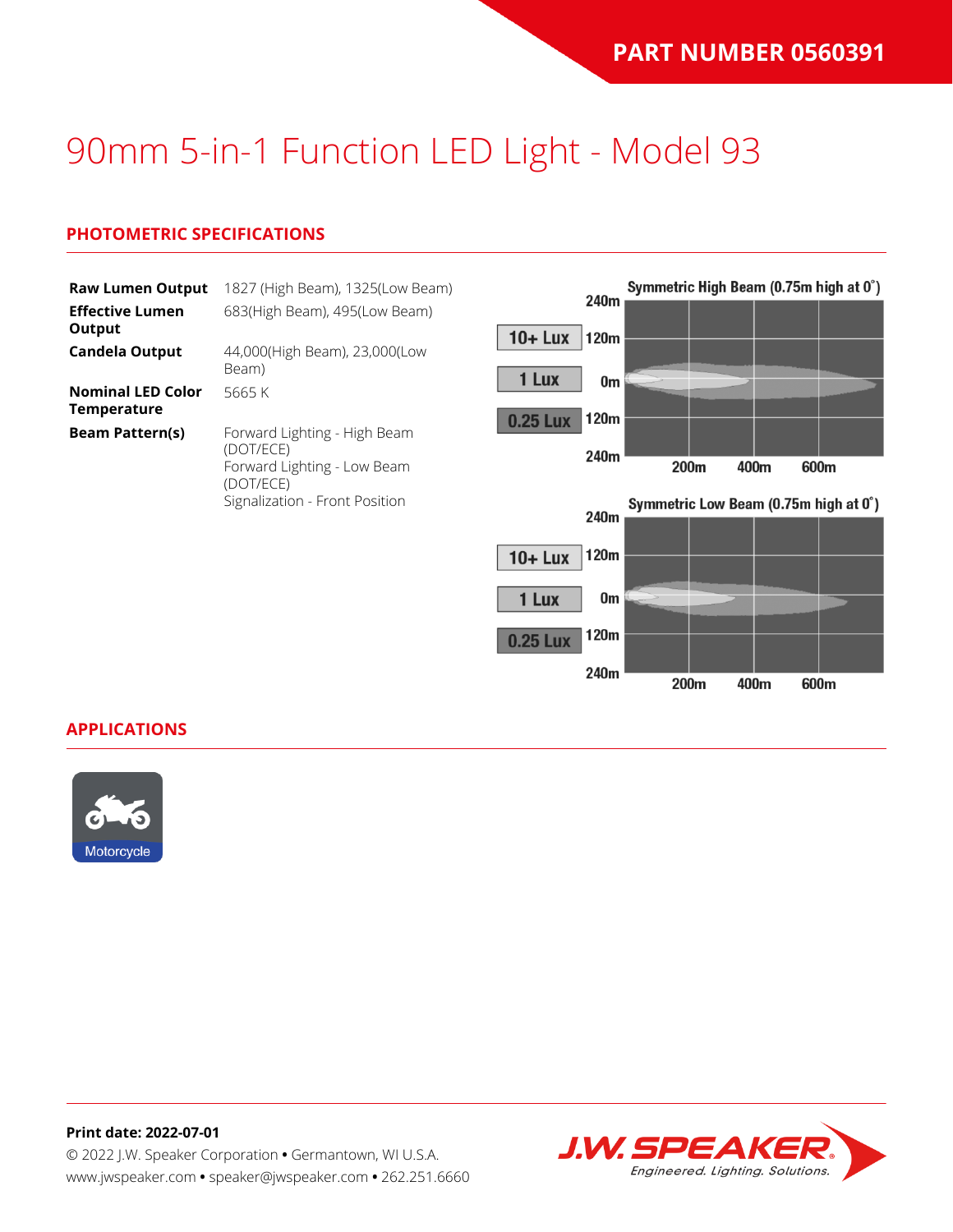## **ADDITIONAL INFORMATION**

3-point Mount for 1.5mm Mounting Frame is applicable for

- PN 0554381
- PN 0553071
- PN 0553091
- PN 0553101
- PN 0553081
- PN 0556701

• PN 0347941

3-point Mount for 3mm Mounting Frame is applicable for

• All Model 93 Lighting Options

#### **PRODUCT WARNINGS**

For California residents:

**WARNING:** Cancer and reproductive harm - [www.P65Warnings.ca.gov](https://www.p65warnings.ca.gov/).

**AVERTISSEMENT:** Cancer et effet nocif sur la reproduction - [www.P65Warnings.ca.gov.](https://www.p65warnings.ca.gov/)

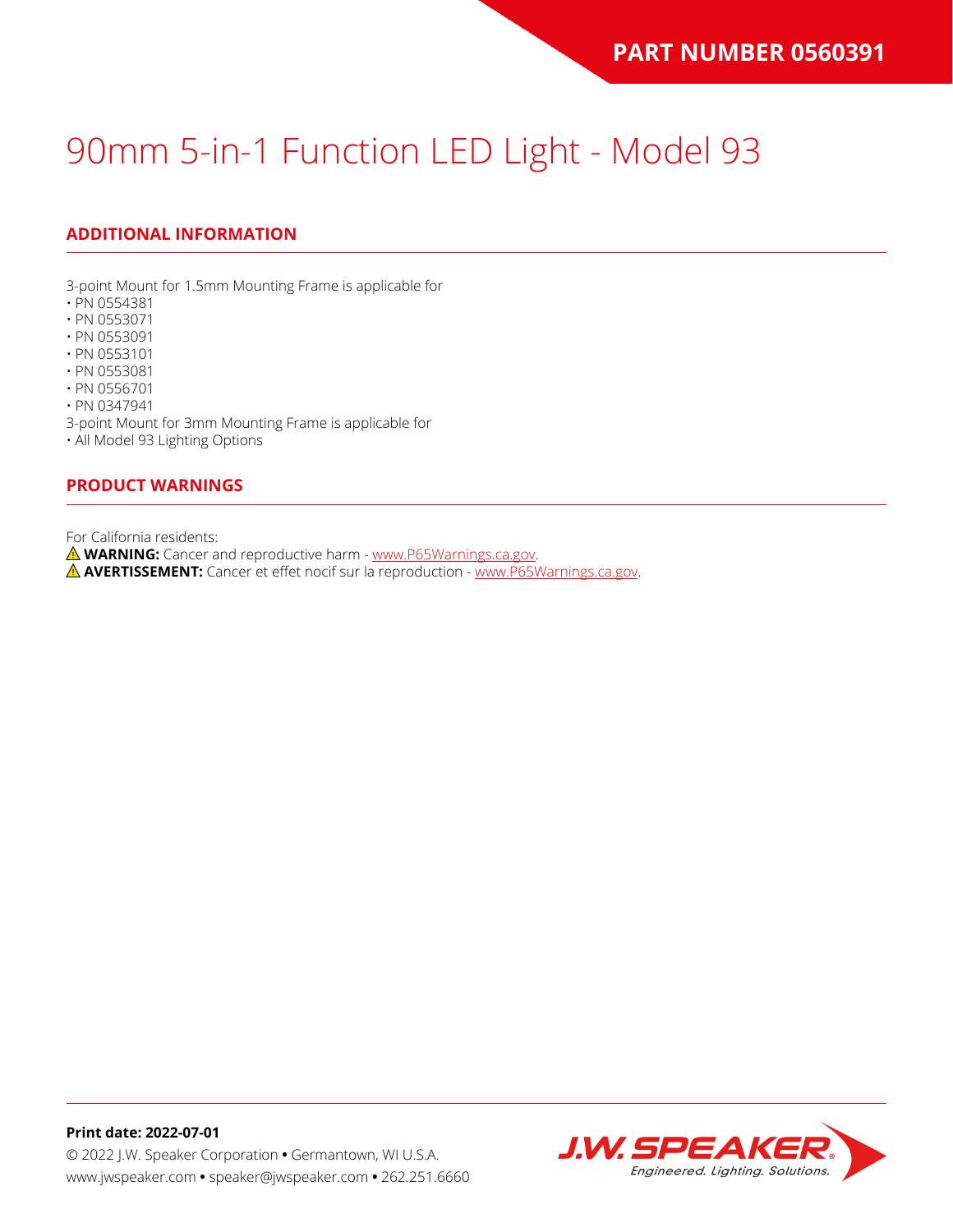#### **ACCESSORIES**



**[Part Number](https://www.jwspeaker.com/products/90mm-headlights-model-93/8001211/) [8001211](https://www.jwspeaker.com/products/90mm-headlights-model-93/8001211/)** Motorcycle Bar Mount Kit with Wiring Harness, Large



**[Part Number](https://www.jwspeaker.com/products/90mm-headlights-model-93/8001221/) [8001221](https://www.jwspeaker.com/products/90mm-headlights-model-93/8001221/)** Motorcycle Bar Mount Kit with Wiring Harness, Small



**[Part Number](https://www.jwspeaker.com/products/90mm-headlights-model-93/8001461/) [8001461](https://www.jwspeaker.com/products/90mm-headlights-model-93/8001461/)** 90mm Light 3-Point Mount for 1.5mm Mounting Frame



**[Part Number](https://www.jwspeaker.com/products/90mm-headlights-model-93/8001471/) [8001471](https://www.jwspeaker.com/products/90mm-headlights-model-93/8001471/)** 90mm Light 3-Point Mount for 3mm Mounting Frame



**[Part Number](https://www.jwspeaker.com/products/90mm-headlights-model-93/8001601/) [8001601](https://www.jwspeaker.com/products/90mm-headlights-model-93/8001601/)** Pedestal Mounting Bracket for Model 93 Single Lamp



**[Part Number](https://www.jwspeaker.com/products/90mm-headlights-model-93/8001621/) [8001621](https://www.jwspeaker.com/products/90mm-headlights-model-93/8001621/)**

Double Lamp



**[Part Number](https://www.jwspeaker.com/?post_type=part&p=26513&preview=true) [0700001](https://www.jwspeaker.com/?post_type=part&p=26513&preview=true)** Pedestal Mounting Bracket for Model 93 Motorcycle Bar Mount Kit, 20-24mm



**[Part Number](https://www.jwspeaker.com/?post_type=part&p=26512&preview=true) [0700011](https://www.jwspeaker.com/?post_type=part&p=26512&preview=true)** Motorcycle Bar Mount Kit, 25-29mm